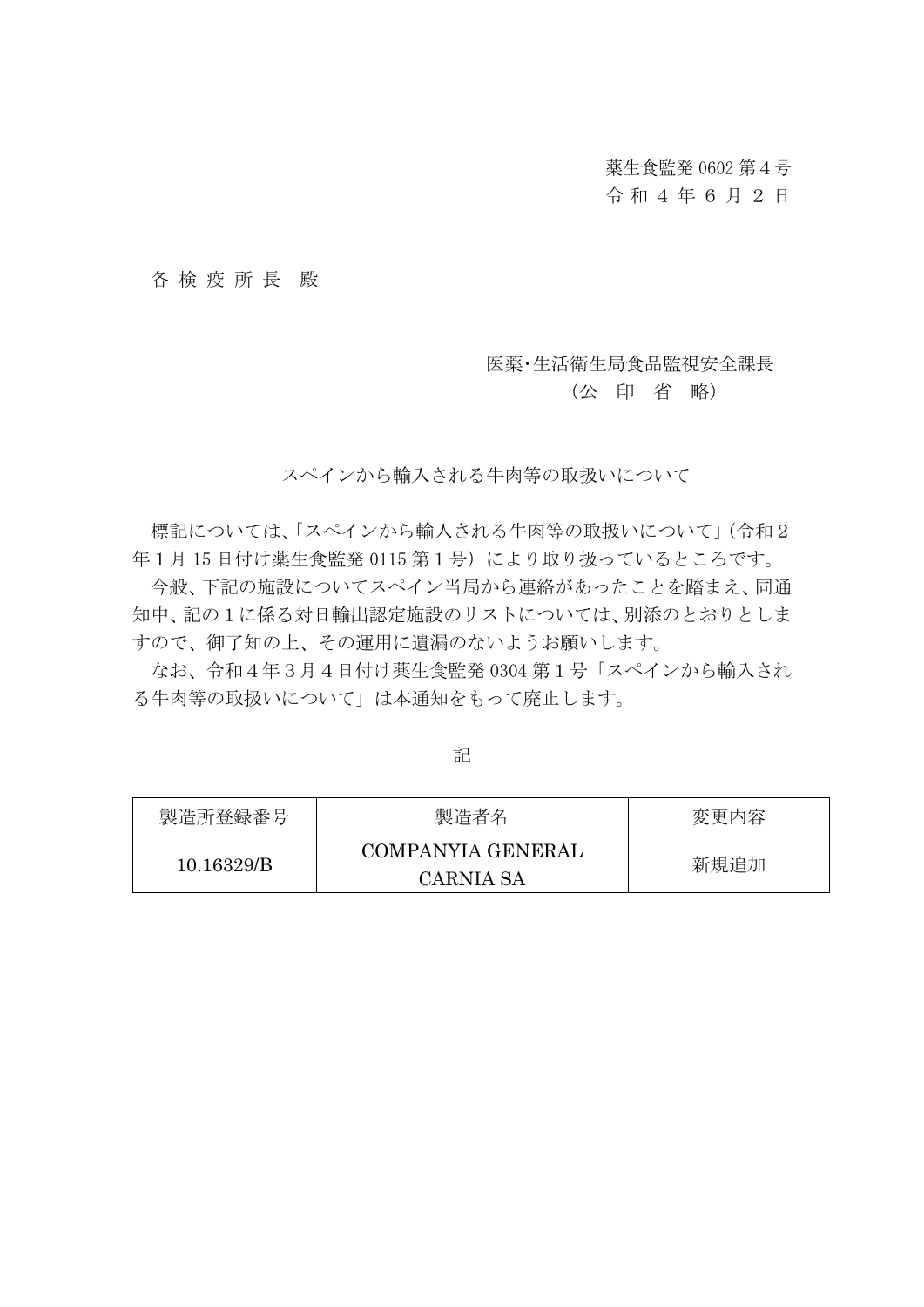

DIRECCIÓN GENERAL DE SANIDAD DE LA PRODUCCIÓN AGRARIA



# **LISTA 11 DE ESTABLECIMIENTOS ESPAÑOLES AUTORIZADOS PARA EXPORTAR CARNE DE VACUNO A JAPÓN**

# 日本に牛肉を輸出することが承認されている指定施設リスト **11** 番

25 de mayo de 2022 (2022 年 5 月 25 日)

|    | Nº RGSEAA<br>(登録番号) | <b>RAZÓN SOCIAL</b><br>(社名)                           | <b>DIRECCIÓN</b><br>(住所)                                                      | <b>LOCALIDAD</b><br>(市町村)                    | <b>PROVINCIA</b><br>(県)      | <b>ACTIVIDAD</b><br>(分類) | <b>FECHA DE</b><br><b>AUTORIZACIÓN</b><br>(登録日) |
|----|---------------------|-------------------------------------------------------|-------------------------------------------------------------------------------|----------------------------------------------|------------------------------|--------------------------|-------------------------------------------------|
| 1. | 40.18387/CA         | AGRO MERCHANTS ALGECIRAS<br>S.L.                      | MUELLE ISLA VERDE S/N                                                         | <b>ALGECIRAS</b>                             | CÁDIZ                        | <b>CS</b>                | 03/03/2020                                      |
| 2. | 40.07928/B          | <b>AGRO MERCHANTS BARCELONA-</b><br>PALAU SA          | POLIGON RIERA DE CALDES,<br>AV CAMÍ REIAL 47-49                               | <b>PALAU-SOLITA I</b><br><b>PLEGAMANS</b>    | <b>BARCELONA</b>             | <b>CS</b>                | 04/03/2020                                      |
| 3. | 40.26233/B          | <b>AGRO MERCHANTS BARCELONA-</b><br>SANTA PERPETUA SA | PO CAN ROCA, PARCEL-LA 23,<br>CR MAR MEDITERRÀNEA,5                           | <b>SANTA</b><br>PERPETUA DE<br><b>MOGODA</b> | <b>BARCELONA</b>             | <b>CS</b>                | 04/03/2020                                      |
| 4. | 40.21526/V          | AGRO MERCHANTS VALENCIA.<br>S.L.                      | AMPLIACION MUELLE SUR S/N<br>Ed. JUNTO AL P.I.F. PUERTO DE<br><b>VALENCIA</b> | <b>VALENCIA</b>                              | <b>VALENCIA</b>              | <b>CS</b>                | 29/09/2021                                      |
| 5. | 10.16263/NA         | ALMAMEAT SL                                           | POLIG. MESETA DE SALINAS<br>10, CALLE B                                       | SALINAS DE<br><b>PAMPLONA</b>                | <b>NAVARRA</b>               | CP CS SH                 | 06/02/2020                                      |
| 6. | 10.01899/GE         | CARLOS COLOMER SAU                                    | CT STA PAU, 3                                                                 | SANT FELIU DE<br><b>PALLEROLS</b>            | <b>GIRONA</b>                | <b>CP</b>                | 15/01/2020                                      |
| 7. | 10.07124/V          | CARNES FELIX, S.A.                                    | CTRA VALENCIA-ALICANTE KM.<br>280                                             | ALBAL                                        | VALENCIA/VALÈN<br><b>CIA</b> | CP CS RW                 | 13/06/2020                                      |
| 8. | 10.05227/M          | CARNES SIERRA MADRID S.A.                             | CL. KANNA Nº 7 - P.I. P-29                                                    | <b>COLLADO</b><br><b>VILLALBA</b>            | <b>MADRID</b>                | SH CP CS                 | 21/05/2020                                      |
| 9. | 10.024761/M         | CARNICAS VOLTOYA, S.L.                                | AVDA. DE LOS PIRINEOS, $N^{\circ}$ 5                                          | <b>SAN SEBASTIAN</b><br>DE LOS REYES         | <b>MADRID</b>                | <b>CP</b>                | 29/06/2020                                      |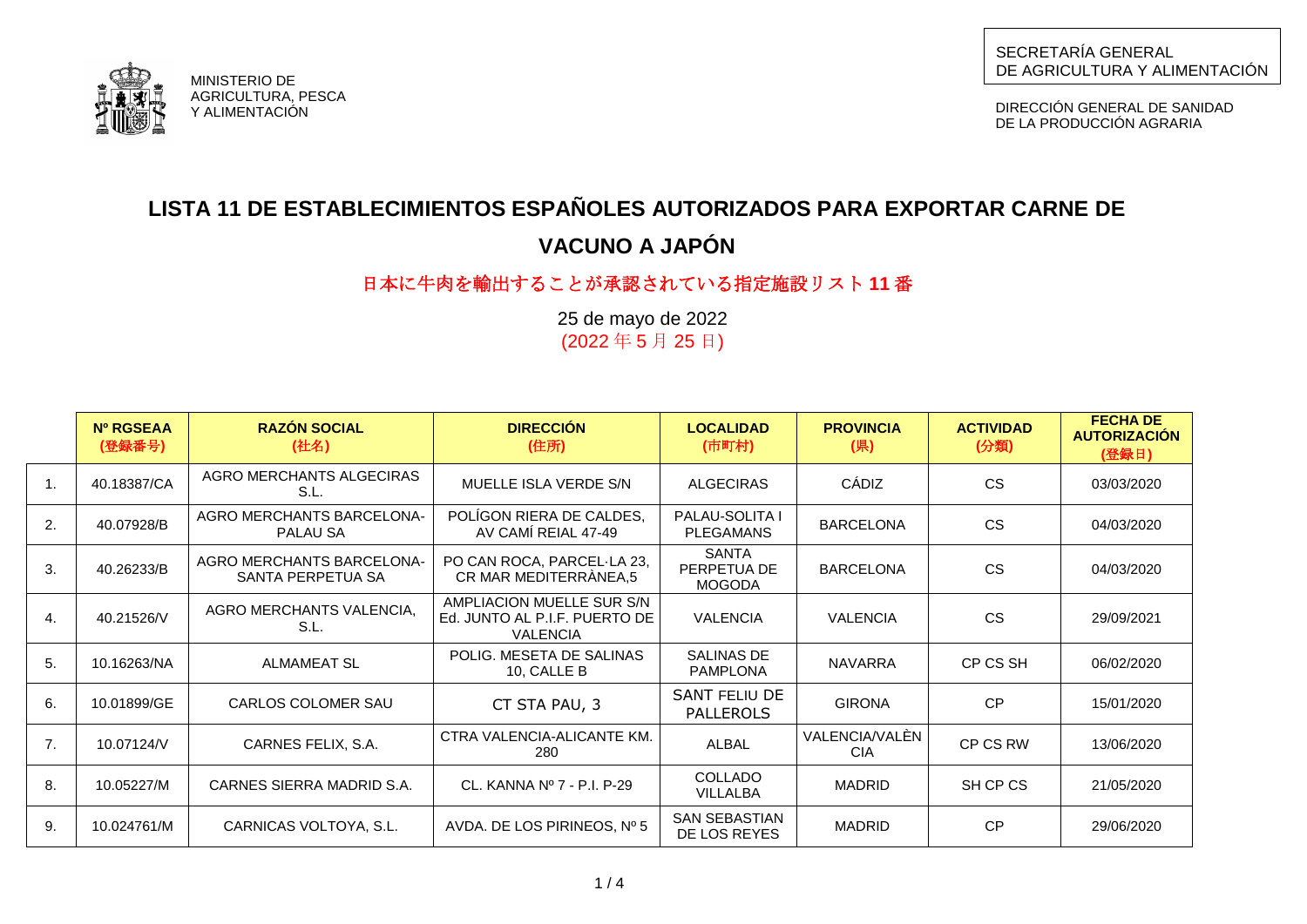

MINISTERIO DE AGRICULTURA, PESCA Y ALIMENTACIÓN

DIRECCIÓN GENERAL DE SANIDAD DE LA PRODUCCION AGRARIA

|     | <b>Nº RGSEAA</b><br>(登録番号) | <b>RAZÓN SOCIAL</b><br>(社名)                        | <b>DIRECCIÓN</b><br>(住所)                                           | <b>LOCALIDAD</b><br>(市町村)              | <b>PROVINCIA</b><br>(県)      | <b>ACTIVIDAD</b><br>(分類) | <b>FECHA DE</b><br><b>AUTORIZACIÓN</b><br>(登録日) |
|-----|----------------------------|----------------------------------------------------|--------------------------------------------------------------------|----------------------------------------|------------------------------|--------------------------|-------------------------------------------------|
| 10. | 10.21231/B                 | <b>CARNIQUES D'OSONA SL</b>                        | Polígon Industrial Malloles, CR<br>Cabrerès, 1                     | <b>VIC</b>                             | Barcelona                    | CS, CP                   | 18/08/2021                                      |
| 11. | 10.05923/M                 | CARPISA FOODS, S.L.                                | CL. NORUEGA Nº 3                                                   | <b>GRIÑON</b>                          | <b>MADRID</b>                | <b>CP</b>                | 15/01/2020                                      |
| 12. | 10.026095/V                | CELEVANT, S.L.                                     | C/ PARET DECANTADA NUM.<br>15 MASÍA DEL JUEZ                       | <b>TORRENT</b>                         | VALENCIA/VALÈ<br><b>NCIA</b> | CP RW CS                 | 15/01/2020                                      |
| 13. | 10.10333/M                 | CENTRAL DE CARNES MADRID<br>NORTE, S.A.            | MERCAMADRID, POLIVA, M-<br>35-37-39-41-43-45-47-40-<br>42-44-46-48 | <b>MADRID</b>                          | <b>MADRID</b>                | <b>CP</b>                | 15/01/2020                                      |
| 14. | 10.025120/M                | CENTRAL DE CARNES PREMIUM,<br>S.A.                 | CL, EJE 3-18 Nº 10 PARC.<br>B.3.3.1 MERCAMADRID                    | <b>MADRID</b>                          | <b>MADRID</b>                | CS CP                    | 15/01/2020                                      |
| 15. | 10.16329/B                 | <b>COMPANYIA GENERAL CARNIA SA</b>                 | <b>CR LONGITUDINAL 7, 1</b>                                        | <b>BARCELONA</b>                       | <b>BARCELONA</b>             | CS, CP                   | 17/05/2022                                      |
| 16. | 40.20805/B                 | <b>CUROS FRED SL</b>                               | Parc d'Activitats Econòmiques,<br>CR Mas de la Mora, 12            | VIC                                    | <b>BARCELONA</b>             | <b>CS</b>                | 23/02/2021                                      |
| 17. | 10.07896/M                 | <b>DISTRIBUCION DE ALIMENTOS</b><br>PERECEDEROS S. | C/ EJE 3-11, N. 6 A-1, MODULO<br>I-3, MERCA                        | <b>MADRID</b>                          | <b>MADRID</b>                | CS RW                    | 15/01/2020                                      |
| 18. | 10.17021/CO                | DISTRIBUIDORA JAROTA DE<br>CARNES S.L.             | POLIGONO CARNICO S/N                                               | <b>VILLANUEVA DE</b><br><b>CORDOBA</b> | <b>CÓRDOBA</b>               | CP CS                    | 15/01/2020                                      |
| 19. | 10.17752/CC                | EL ENCINAR DE HUMIENTA S.A.                        | CTRA SAUCEDILLA KM 0,5                                             | ALMARAZ                                | <b>CÁCERES</b>               | SH CP CS                 | 15/01/2020                                      |
| 20. | 10.026266/M                | EL ENCINAR DE HUMIENTA, S.A.                       | MERCAMADRID CARRETERA<br>VILLAVERDE - VALLECAS KM<br>3,8 PARCELA J | <b>MADRID</b>                          | <b>MADRID</b>                | CS CP                    | 15/01/2020                                      |
| 21. | 10.20735/V                 | <b>ELABORADOS CARNICOS</b><br>MEDINA, S.A.U.       | POLIG RINCON (EL) VIAL<br>CENTRAL S/N MANZANA 2<br><b>SECTOR V</b> | <b>BUÑOL</b>                           | VALENCIA/VALÈN<br><b>CIA</b> | SH, CP, CS, RW           | 15/01/2020                                      |
| 22. | 10.16894/V                 | FRESCOS Y ELABORADOS<br>DELISANO S.A.              | VIAL 2 S/N POL CASTILLA                                            | <b>CHESTE</b>                          | VALENCIA/VALÈN<br><b>CIA</b> | CP, CS, RW               | 25/03/2020                                      |
| 23. | 10.02453/HU                | FRIBIN S.A.T.Nº1269 R.L.                           | CALLE PARTIDA CHUBERA, S/N                                         | <b>BINEFAR</b>                         | <b>HUESCA</b>                | SH CP CS                 | 15/01/2020                                      |
| 24. | 10.00563/PO                | <b>FRIGORIFICOS BANDEIRA S.L.</b>                  | CALLE CALZADA Nº 22,<br><b>BANDEIRA</b>                            | <b>SILLEDA</b>                         | <b>PONTEVEDRA</b>            | <b>SH</b>                | 29/06/2020                                      |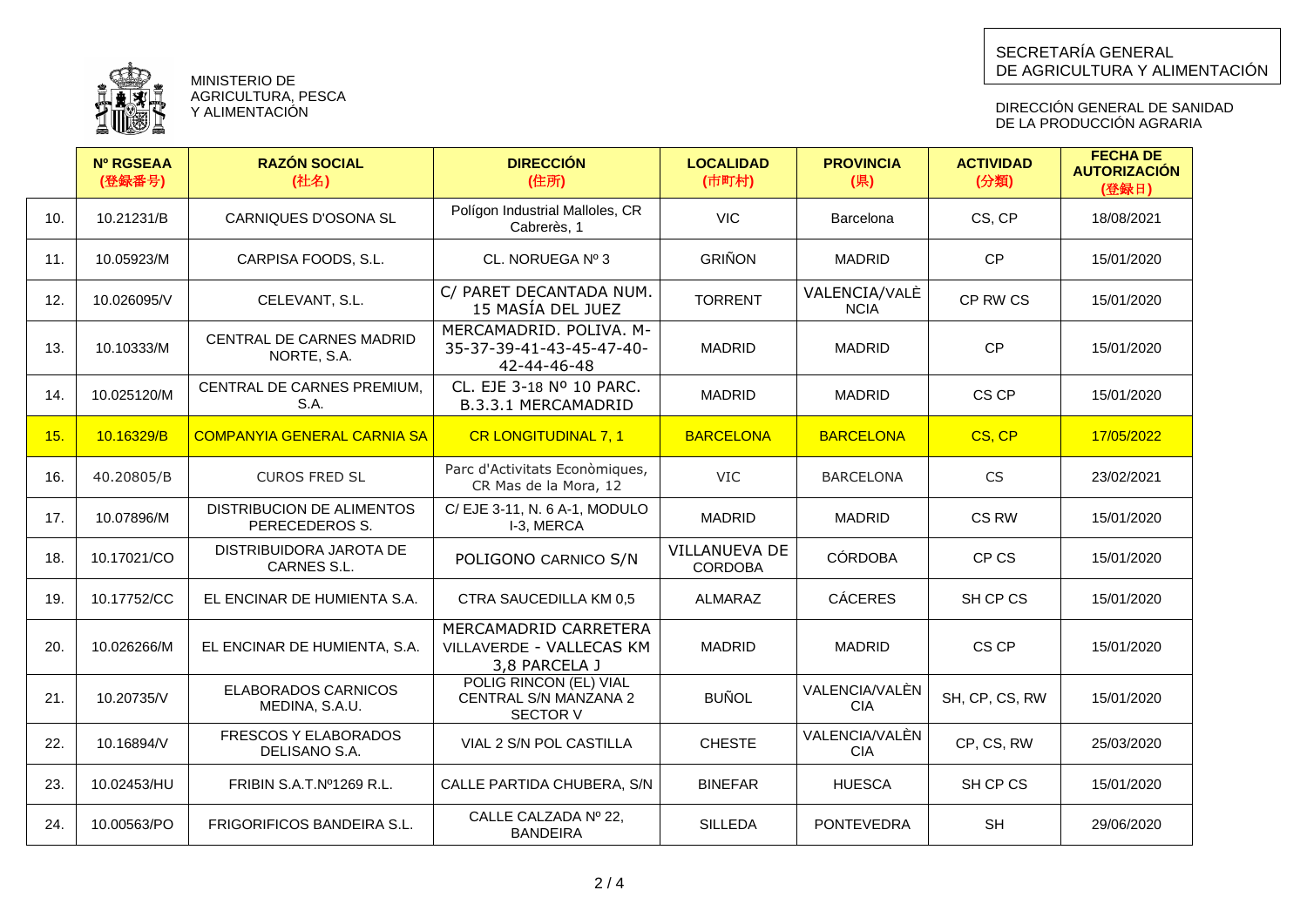

MINISTERIO DE AGRICULTURA, PESCA Y ALIMENTACIÓN

DIRECCIÓN GENERAL DE SANIDAD DE LA PRODUCCION AGRARIA

|     | <b>Nº RGSEAA</b><br>(登録番号) | <b>RAZÓN SOCIAL</b><br>(社名)                                | <b>DIRECCIÓN</b><br>(住所)                                             | <b>LOCALIDAD</b><br>(市町村)          | <b>PROVINCIA</b><br>(県) | <b>ACTIVIDAD</b><br>(分類) | <b>FECHA DE</b><br><b>AUTORIZACIÓN</b><br>(登録日) |
|-----|----------------------------|------------------------------------------------------------|----------------------------------------------------------------------|------------------------------------|-------------------------|--------------------------|-------------------------------------------------|
| 25. | 10.01261/GE                | <b>FRIGORÍFICOS CÁRNICOS LAS</b><br>FORCAS SL - (FRICAFOR) | CR MARE DE DÉU DEL MONT.<br>31 URBANIZACIÓ LAS FORCAS                | <b>VILAFANT</b>                    | <b>GIRONA</b>           | SH CP CS                 | 15/01/2020                                      |
| 26. | 10.03987/GE                | <b>FRIGORIFICOS UNIDOS SA</b>                              | CT N II KM 707,5,                                                    | RIUDELLOTS DE<br>LA SELVA          | <b>GIRONA</b>           | SH CP CS                 | 15/01/2020                                      |
| 27. | 10.21869/GE                | FRIGORIFICS LES PRESES SLU                                 | Polígon Industrial Les Preses,<br>CR La Parcelaria, 25               | PRESES (LES)                       | <b>GIRONA</b>           | <b>CP</b>                | 11/02/2021                                      |
| 28. | 10.01686/BU                | FRIO BURGOS, S.A.U.                                        | CALLE ALCALDE MARTIN<br>COBOS S/N                                    | <b>BURGOS</b>                      | <b>BURGOS</b>           | <b>CS</b>                | 15/09/2021                                      |
| 29. | 10.21727/SG                | INCOVA CENTRO CARNICO, S. A.                               | CARRETERA DE LA ESTACION,<br>S/N                                     | ESPINAR (EL)                       | <b>SEGOVIA</b>          | SH CP CS                 | 14/02/2020                                      |
| 30. | 10.00205/BU                | INDUSTRIAS CARNICAS<br>CASTELLANAS, S.A.                   | C/MONTES OBARENES Nº 1<br>POLIGONO INDUSTRIAL<br>VILLALONQUEJAR      | <b>BURGOS</b>                      | <b>BURGOS</b>           | SH, CP, CS               | 16/02/2021                                      |
| 31. | 10.08823/B                 | J. VIÑAS SA                                                | CR ERMITA SANT FRANCESC, 5                                           | <b>VIC</b>                         | <b>BARCELONA</b>        | SH CP CS                 | 15/01/2020                                      |
| 32. | 10.04764/VA                | <b>JUSTINO GUTIERREZ, S.L.</b>                             | CALLE LAS LOBAS 18                                                   | <b>LAGUNA DE</b><br><b>DUERO</b>   | VALLADOLID              | SH CP                    | 13/02/2020                                      |
| 33. | 10.00889/MU                | MATADERO EL CABEZO DE LA<br>PLATA S.L.                     | C/UBEDA 1                                                            | CABEZO DE LA<br><b>PLATA</b>       | <b>MURCIA</b>           | SH CP CS                 | 13/02/2020                                      |
| 34. | 10.07792/M                 | MATADERO MADRID-NORTE, S.A.                                | CTRA. N-I KM. 32,3                                                   | <b>SAN AGUSTIN</b><br>DEL GUADALIX | Madrid                  | <b>SH</b>                | 02/06/2021                                      |
| 35. | 10.01662/MU                | MURGACA, S.A.                                              | C/ BERLIN Nº43. POL IND<br>CABEZO BEAZA.                             | <b>SAN FELIX</b>                   | <b>MURCIA</b>           | SH, CP                   | 29/01/2021                                      |
| 36. | 10.01400/LU                | NOVAFRIGSA SA UNIPERSONAL                                  | LAMABLANCA-COESES, S/N                                               | <b>LUGO</b>                        | <b>LUGO</b>             | SH CP CS                 | 24/01/2020                                      |
| 37. | 10.04396/GE                | ROCA 1927 SLU                                              | CR DELS MOLINS DRAPERS, 15                                           | <b>BANYOLES</b>                    | <b>GIRONA</b>           | SH CP CS                 | 15/01/2020                                      |
| 38. | 10.19145/CO                | S.C.A. GANADERA DEL VALLE DE<br>LOS PEDROCHES (COVAP)      | CARRETERA CANALEJA S/N -<br>MARGEN IZQUIERDO, DEHESA<br><b>BOYAL</b> | <b>POZOBLANCO</b>                  | <b>CÓRDOBA</b>          | SH CP CS                 | 15/01/2020                                      |
| 39. | 10.02541/M                 | SUMINISTROS MEDINA S.L.                                    | C/SEVERO OCHOA 25 Y 27                                               | <b>LEGANES</b>                     | <b>MADRID</b>           | CS, RW, CP               | 15/01/2020                                      |